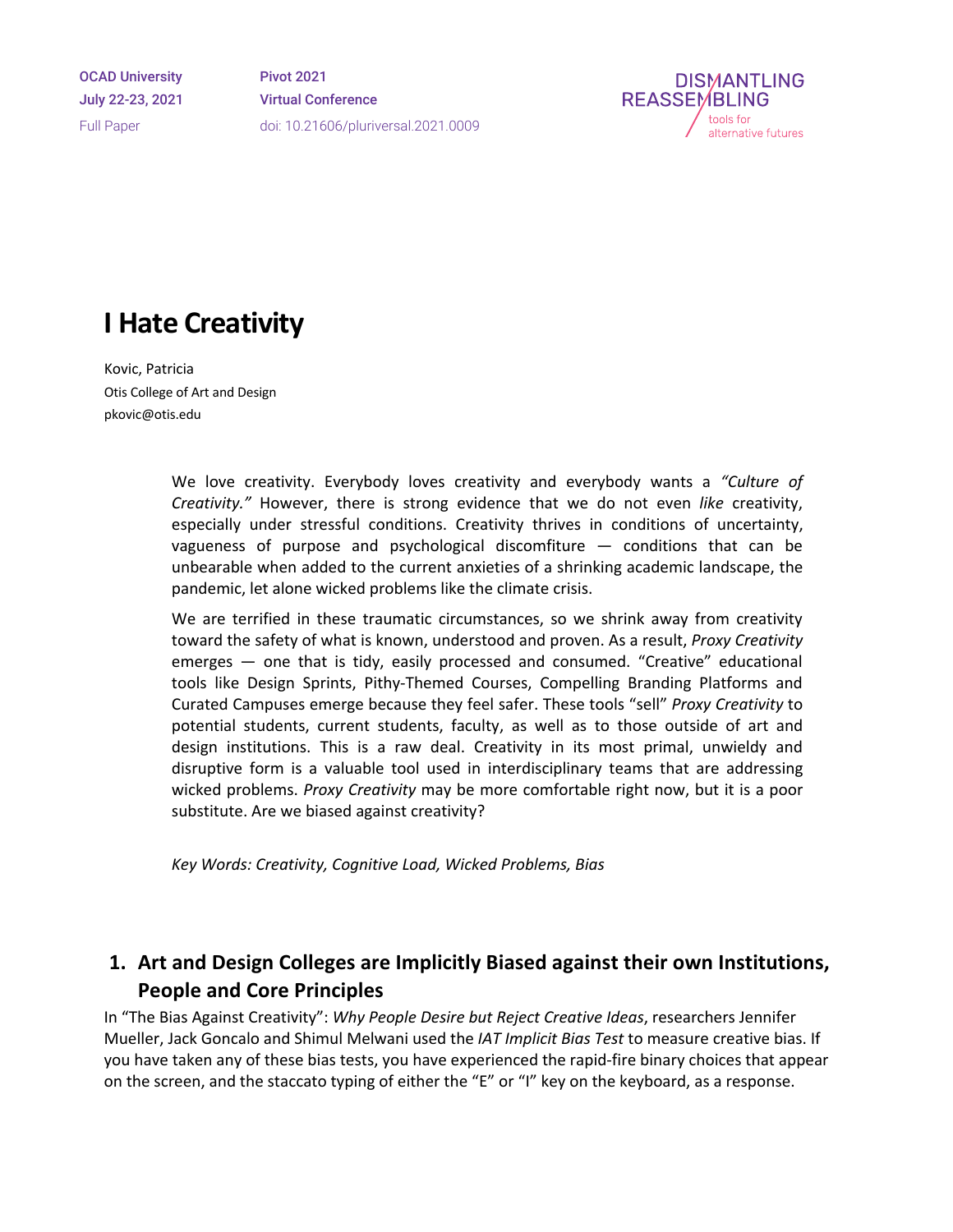Instructions read, "*Go as fast as you can".* The combination of the speed and binary responses encourages gut reaction and places users in a less conscious state -- a liminal state where bias lives.

### **2. Vomit, Spiders and Poison**

In Mueller, Goncalo and Melwan's research, participants rated their positive and negative reactions to creativity using both words for practicality (practical, functional, constructive, useful), words related to creativity (novel, creative, inventive, original), words related to good (rainbow, cake, sunshine, laughter, peace, heaven) and words related to bad (vomit, spiders, poison, rotten, agony, hell). Results showed that creative ideas and objects were most often associated with "bad" words and feelings. This issue was even more pronounced in situations where participants were exposed to emotional states with high levels of uncertainty.

As a culture, we're deeply biased against creativity.

Considering how our brains operate, this makes sense. Humans have very limited cognitive space and bandwidth, to begin with. In order to prioritize, make decisions, and stay safe, we generalize and reduce information to fundamentals. Bias is one of the ways we do this, as it enables us to make decisions, quickly and manage our bandwidth. We are a highly risk-averse species. When we become exposed to creative people, environments or institutions, our bias is activated. When there is an opportunity to reduce it, we take it.

*"The world in general disapproves of creativity." It's usually only after an idea has gained acceptance and recognition that we applaud the idea and its creator. - Isaac Asimov*





*Figure 1 Spider, Wikipedia Figure 2 Vomiting, JE Theriot*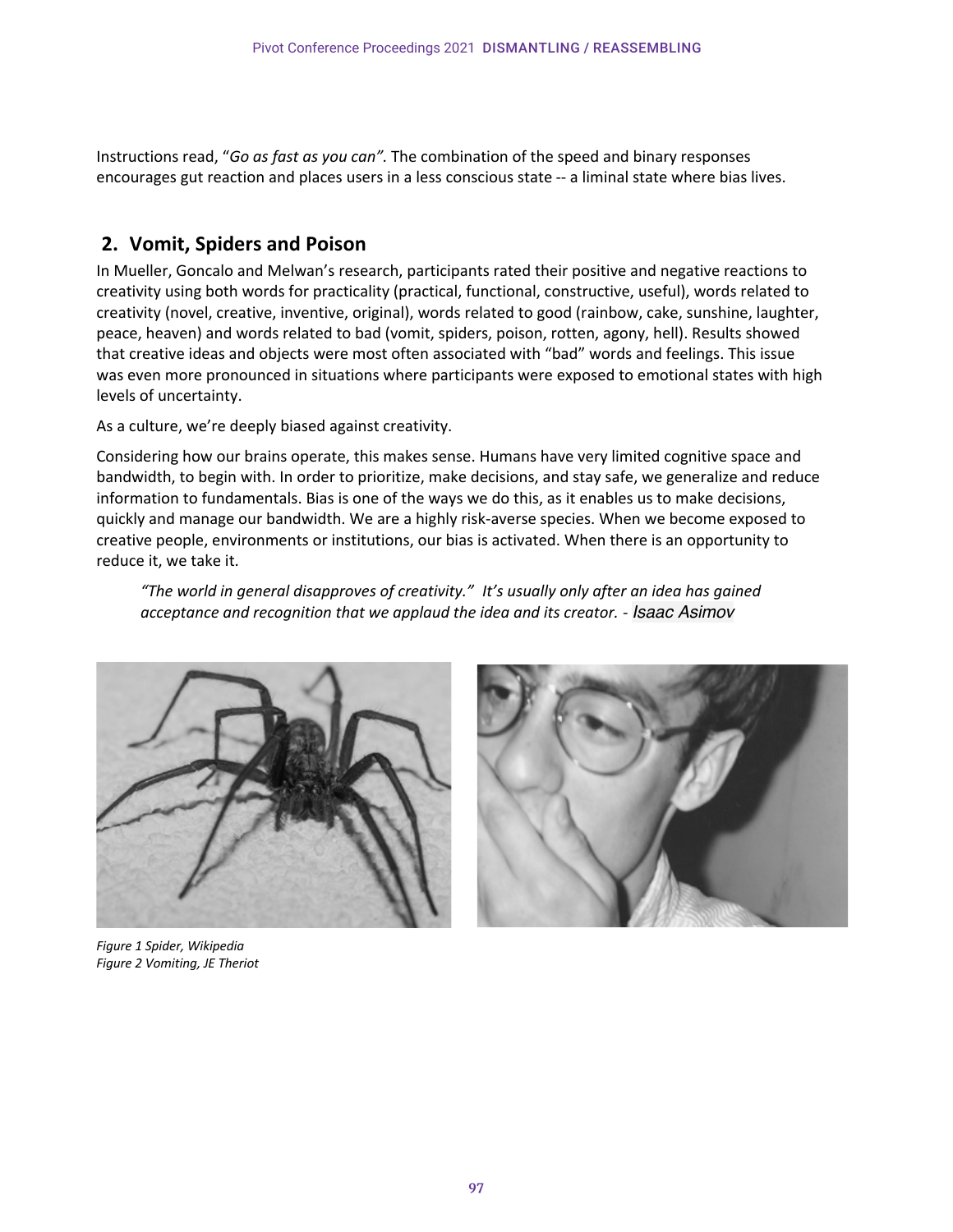### **3. Fear and Scarcity = Less Bandwidth = More Bias**

- Higher Education Enrolment has been dropping every year since 2011 and it is down from 20 million in 2011 to less than 17.5 million in spring of 2021. A small increase this fall, was reported by *Forbes*, but by 2025, the pool of college applicants is predicted to decrease by between 11-15 %, leaving fewer and fewer seats filled.
- In July of 2020, global surface temperatures were the highest for that month, since global records began in 1880. As of this writing, 2,391,354,467 people are living in water scarce areas (Water Scarcity Clock https://worldwater.)
- 4,814,980 people have died from Corona Virus. (https://www.worldometers.info/coronavirus/)
- A *Scarcity Mind-set* decreases bandwidth and increases attention on scarce resources. We shift to *"Going as fast as we can"* mode (as one does in the IAT Implicit Bias Test) and rely on "gut reactions." Bias kicks in.









*Figure 3 Empty Shelves During the 2020 pandemic, Ingrid Cold Figure 4 Dry Cracked Earth, Ken Kistler Figure 5 Empty, Deserted Classroom, PXhere Figure 6 Lowering Birthrates, The Noun Project*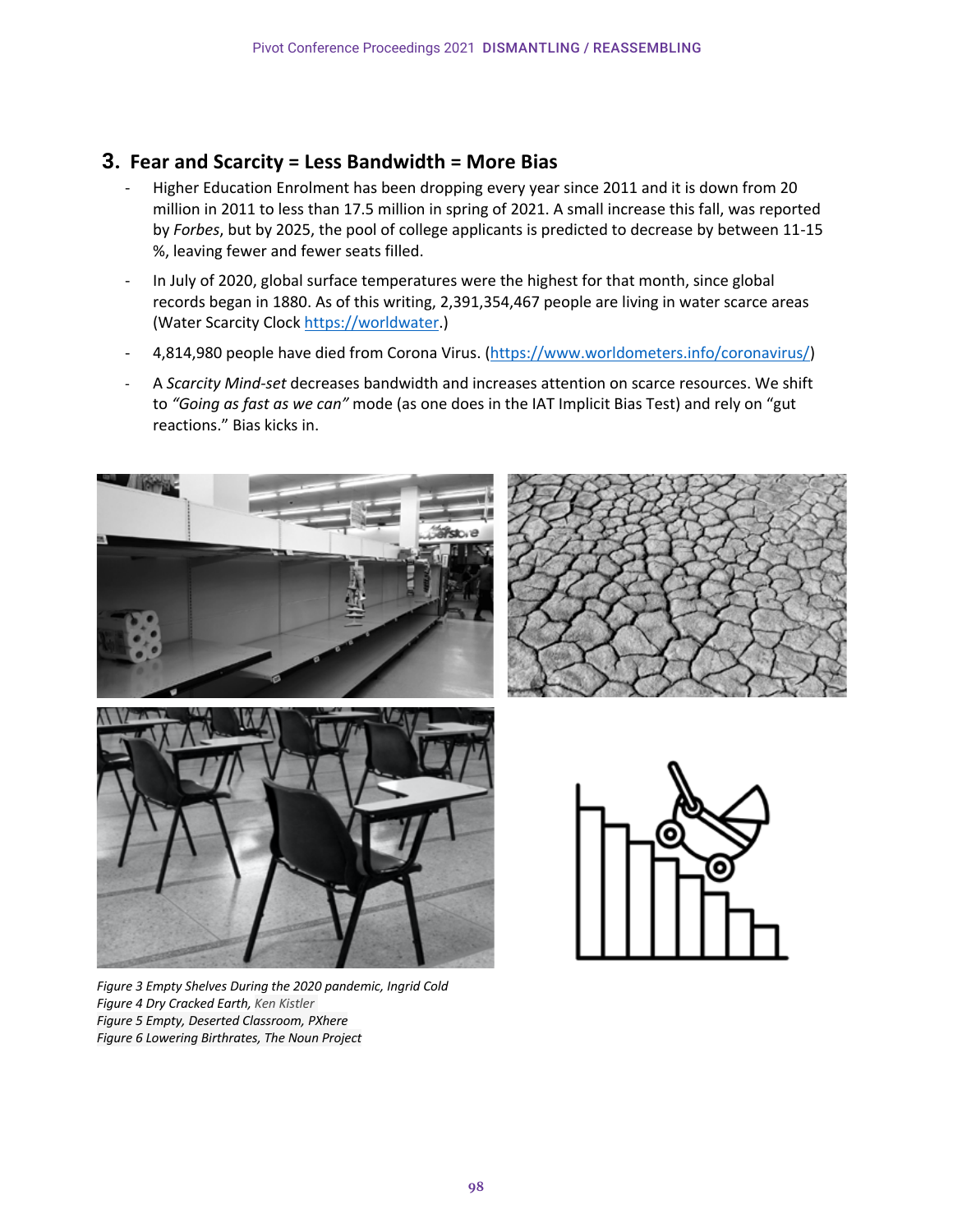## **4. Concealed Barriers. A New Protected Class Emerges**

Surprisingly, educators prefer less creative students. While they explicitly state that they value creativity, and include it in their course goals and objectives, their "favorite" students are not creative. In fact, when Mueller, Goncalo and Melwan listed words related to creativity, educators said that they *"disliked these kinds of students."* Concealed barriers like these discourage creative discussions, explorations, and place extra strain on students to put creative ideas forward. Publically, our educational institutions celebrate a creative climate on our outward facing websites, mission statements and recruitment materials, but concealed barriers are firmly in place in our teaching environments.

Closer scrutiny of grading practices, risk encouragement, cultural gatekeepers, and assessment suggest deep contradiction. Is there a new invisible *"protected"* class on campus that we are so close to but cannot see? Art and Design Institutions embrace the DEI (Diversity Equity and Inclusion) initiative. We agree that we may have age, race and gender related biases, but we can hold unconscious bias against creativity and creative individuals as well. Are we implicitly biased against our principles, our colleagues, our students and ourselves?

Creative Educators need to bear witness to this tangled and messy dynamic and become change makers, mediating between college survival, administration, and students and learning environments. In spite of the bias against creativity, or because of it, we need to use the messy, primal, unwieldy and disruptive tools of creativity to reimagine and remake art and design education into an effective and transformative tool for a world running out of time.



*Figure 1 Road Closed, No Attribution Figure 2 Ingrid Cold*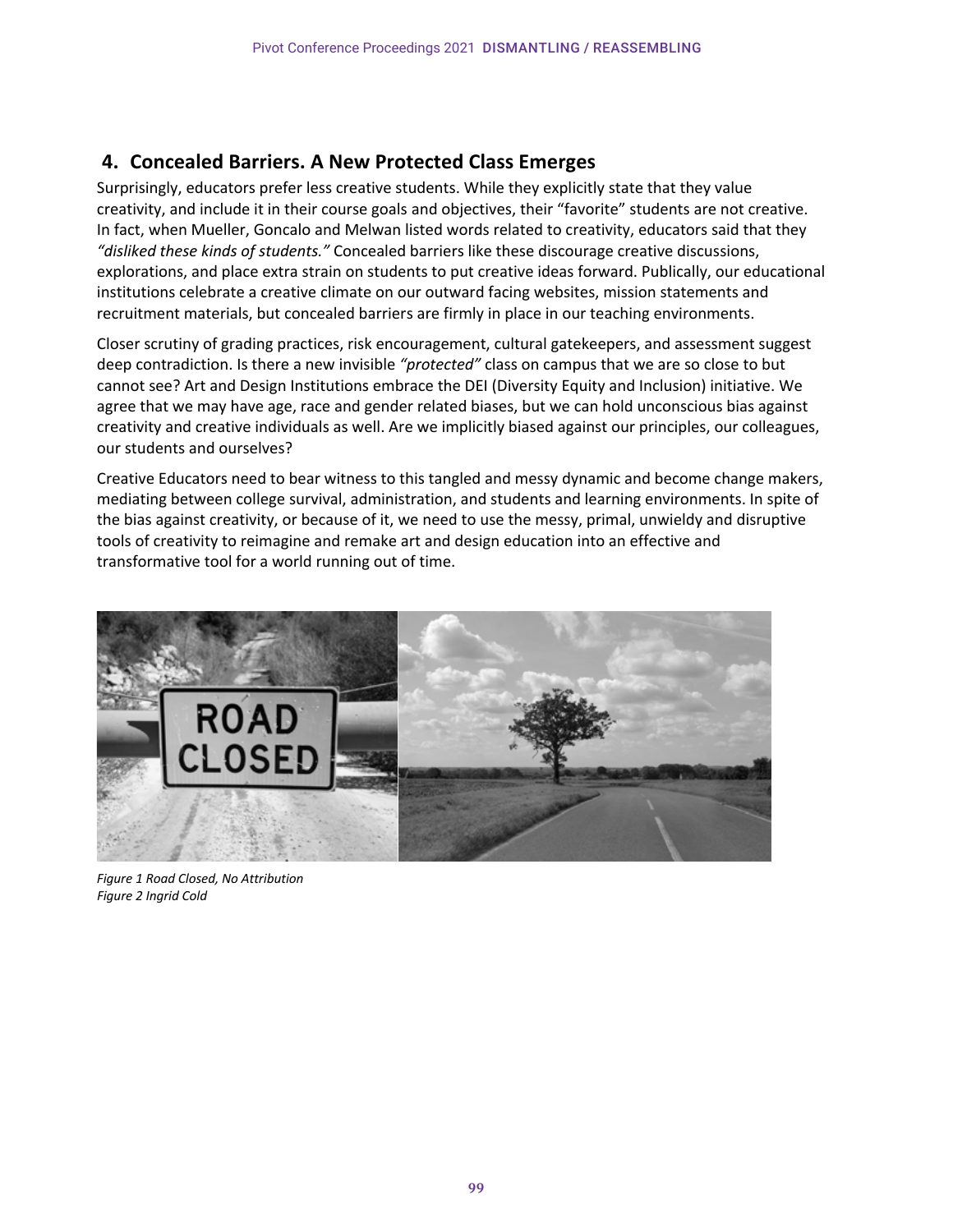### **5. References**

- Isaac Asimov, Isaac Asimov Asks, "How Do People Get New Ideas?" MIT Technology Review [INTERNET] Available at: https://www.technologyreview.com/2014/10/20/169899/isaac-asimov-asks-how-dopeople-get-new-ideas/
- Sally Blount, Five Predictions About U.S. Higher Education In 2040, [INTERNET]. 2October 2021, Available at: https://www.forbes.com/sites/sallyblount/2019/10/30/five-predictions-about-us-highereducation-in-2040/?sh=200a51827689
- Carolyn Gregoire, Scott Barry Kaufman, The Bias Against Creativity, Behavioral Scientist, February 22, 2016 [INTERNET] 2October 2021, Available at: https://behavioralscientist.org/the-bias-againstcreativity/
- Harvard, Project Implicit, 2October 2021, [INYERNET] Available at: https://implicit.harvard.edu/implicit/takeatest.html

Inge Huijsmans, Ili Ma, Leticia Micheli, Claudia Civai, Mirre Stallen, and Alan G. Sanfey,

- A scarcity mind-set alters neural processing underlying consumer decision-making, PNAS June 11, 2019 116 (24) 11699-11704; first published May 23, 2019, [INTERNET] 2October 2021, Available at: https://www.pnas.org/content/116/24/11699
- Jennifer S. Mueller, Shimul Melwani and Jack A. Goncalo, The Bias Against Creativity: Why People Desire but Reject Creative Ideas, Psychological Science
- Vol. 23, No. 1 (January 2012), pp. 13-17, Published By: Sage Publications, Inc., [INTERNET], 2October 2021, Available at: https://www.jstor.org/stable/41416985?seq=1#metadata\_info\_tab\_contents

#### About the Author

Patricia Kovic is a Professor at Otis College of Art and Design, where she focuses on a successful interdisciplinary teaching practice through the Product Design, Artist Community and Teaching and Creative Action programs. She is lead faculty for the Creative Action course NEIGHBOR GAP BRIDGE, which embraces inclusive, community based, radical pedagogy. Ms. Kovic was awarded a Teaching Artist Residency at the Skirball Cultural Center, in conjunction with the Library of Congress exhibition "Creating the United States." She is the recipient of an Otis Curricular Innovation Grant for Blended Learning, in support of her dedication to digitally focused, future learning models.

Patricia enjoys writing about Experimental, Educational Innovation and has published and presented her ideas in a variety of venues, including AICAD (The Association of Independent Colleges of Art and Design) and IDSA (Industrial Design Society of America), THE 2019 PARIS DESIGN SUMMIT and 2020 TATE TALKS at the Tate Gallery in London. Ms. Kovic lives in Los Angeles, California and is a designer at facilitybrand.com.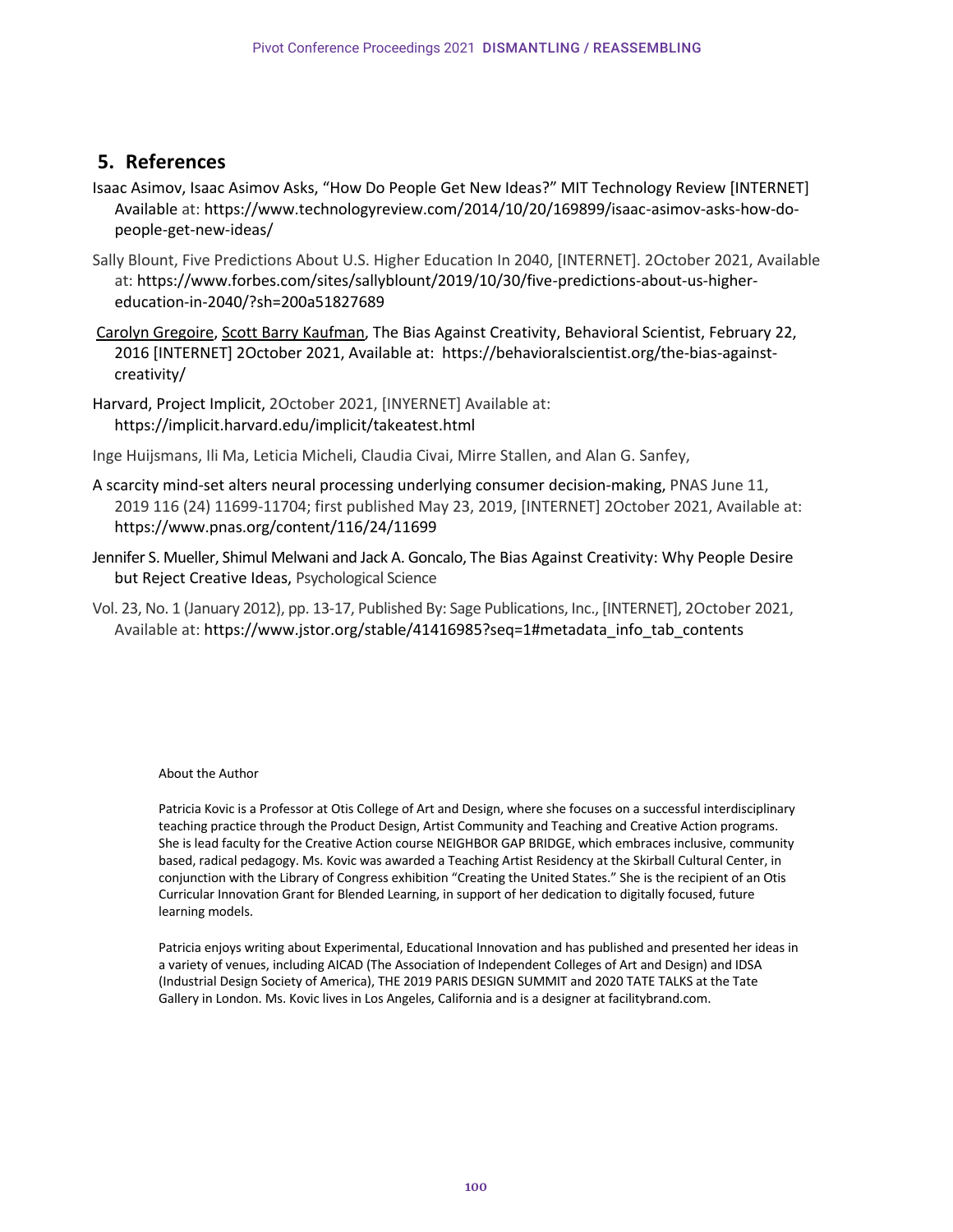OCAD University July 22-23, 2021 Short Paper

Pivot 2021 Virtual Conference doi: 10.21606/pluriversal.2021.0010



# **An Abundance of Tools: Attention and care with theory**

MCENTEE Kate Monash University kate.mcentee@monash.edu

> This paper argues for the value of sustained exploration of theoretical work and practices from diverse perspectives on the margins of dominant systems, such as radical Black and feminist thought; Indigenous research scholars; queer theorists; modernity/coloniality scholars from the Global South; and critical design practitioners speaking from situated place. Reading, engaging, and extending this work assists with recognising common ways in which we and those around us think, work, and relate to others which accommodate dominant, oppressive systems. This includes recognising ingrained white saviorism, compulsion for efficiency, linear and task-oriented collaboration and deep-seated regard for institutional recognition. Beyond recognition, there are important lessons with immediate and everyday applications in direct relationship with practice. In this paper I will briefly address the idea of theory as an active and liberatory practice and share an example from my practice of noticing theory integrated into everyday design practices. There is a need for ongoing work to address the persistent challenges of working with and embracing theory in design. Recognising one's positionality to this work reveals and mitigates hubristic biases of how 'design' might dismantle and create alternatives. This paper describes the wealth offered by critical theory from the margins, as seen from a dominant positionality, and ways of engaging critical knowledges to support and challenge design research and practice.

*Theory, positioning, social practice*

### **1. Positioning**

Positioning myself in this work is an act of acknowledging the world comes to and through me in specific ways. This essay discusses the role of theory generated by the lived experiences on the margins of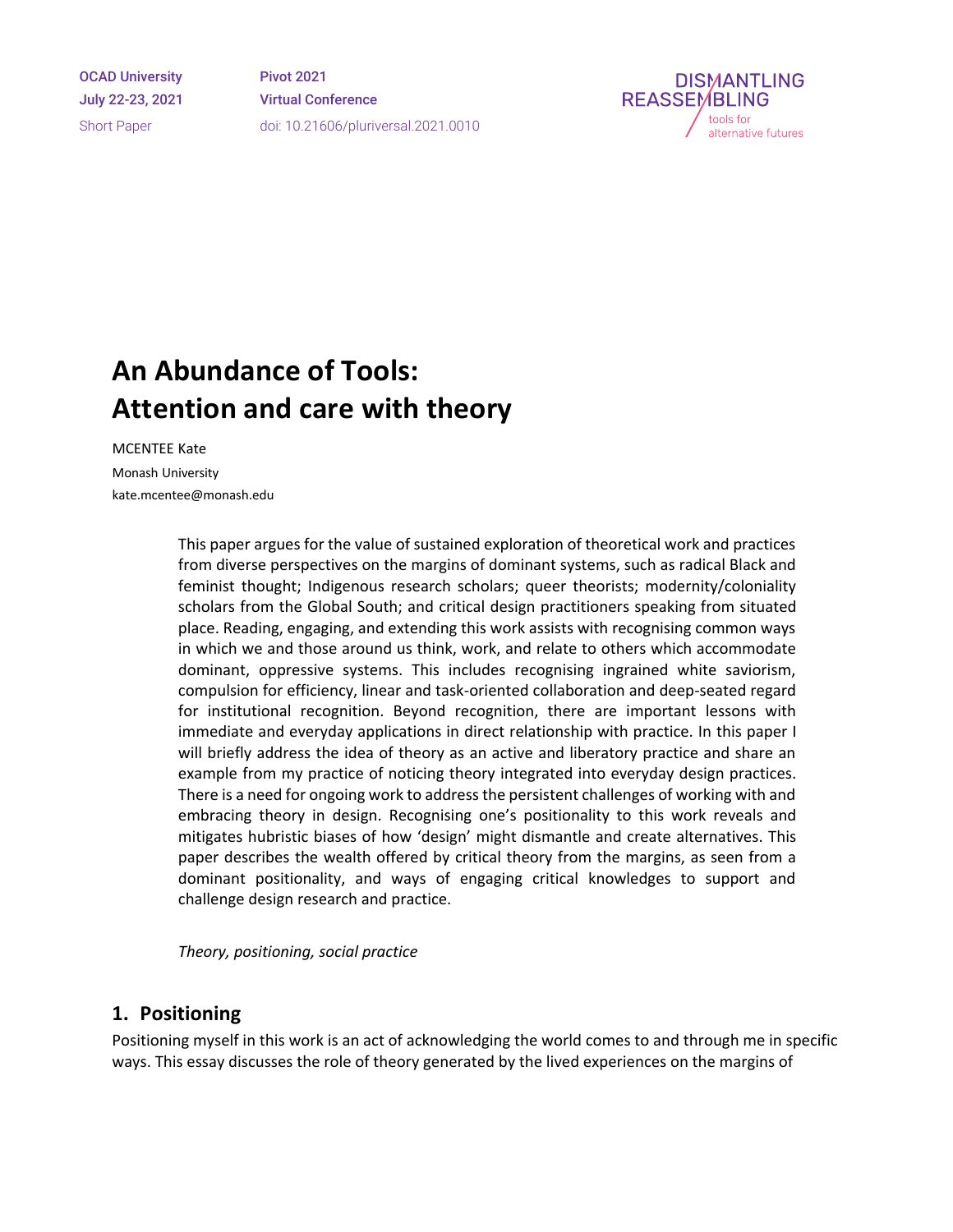dominant systems in social practice<sup>1</sup>. How I encounter, understand and engage this theory is predicated on my relationship to systems of domination and marginalisation. I am positioned, in many ways, at the center of dominant, European culture. Theory developed through the lived experiences of those marginalised by domination does not reflect my own lived experience, but it does speak directly to and characterise the world I inhabit. Born and raised in homogeneously white, small-town America, my worldview is deeply shaped by being white and nurtured within a culture, education and politics structured around Eurocentric education, democratic ideals, Christian values, individualism and American exceptionalism. While I am a queer woman and can recognise and in some ways contest these structural norms, I have an established ease and fluency which privileges how a I move and receive recognition within dominant systems of whiteness, capitalism and colonailaity/modernity. Positioning myself makes clear from where this knowledge and practice is generated. This positioning underlies the ways my worldview has been shaped, and how today I act and navigate within this research (Martin, K. and Mirraboopa 2003; Martin, B. 2017; Akama, Hagen, and Whaanga-Schollum, 2019). This position is one of many which present particular approaches around what is required of decolonising through a design practice, and is part of a larger, continuous project of dedicating time to understand personal and civilizational histories, trace learning lineages, understand power and reflect on personal subjectivities and political commitments. The premise of this paper is predicated on the exploration, reflection and responding to this positionality.

### **2. Theory as an Active Tool**

In response to Pivot's call asking what are the tools needed to create alternative, liberatory futures in design, this paper explores how theory can offer an abundance of 'tools' for situated, reflexive and sustainable practice. The Oxford English Dictionary defines theory primarily as "the conceptual basis of a subject or area of study" and further details it as something that is, "contrasted with practice" (2021, n.p.). In practice, theory is a way of giving an account. It accounts for situations, actions, relationships and ideas. It "asks about and explains the nuances of an experience and the happenings of a culture" (Holman Jones, 2016, p. 229). These accounts, and the work of accounting for, "link the concrete and abstract, thinking and acting" (Holman Jones, 2016, p. 229) and help to understand and support our ways of being and acting in the world. This makes theory an integral part of what it means to make sense of how we can be and act in the world. This is not in contrast to practice, but rather, is integral to how one makes sense of and supports a continuing practice. Engaged in social practices, it offers a way into working, a tool or method, that resists instrumentalization and contests cleanly packaged, neoliberal problem-solving approaches. There is an abundance of wisdoms and practices from people and communities long engaged in radical liberation projects contained in the theory their practices have produced. Theory is a tool that helps to translate and share these wisdoms and practices.

<sup>&</sup>lt;sup>1</sup> Barbara Ransby, Black feminist activist and academic, in promoting the work of the Combahee River Collective speaks to the importance of, "...always ally[ing] yourself with those on the bottom, on the margins, and at the periphery of the centers of power. And in doing so, you will land yourself at the very center of some of the most important struggles of our society and our history." (Taylor, 2017, p. 183). She highlights how radical movements must work across systems of domination. Doubling down on intersectionality and highlighting our differences threatens neoliberalism. This further emphasises the role of positionality in this paper. As someone who generally exists in the center of dominant systems, the importance of recognising this, and spending *more* time and *more*  resources and *more* energy listening and learning from the margins is essential. This is not done to create the 'false 'unity' across differences, but to work towards the extraordinary power created by solidarity.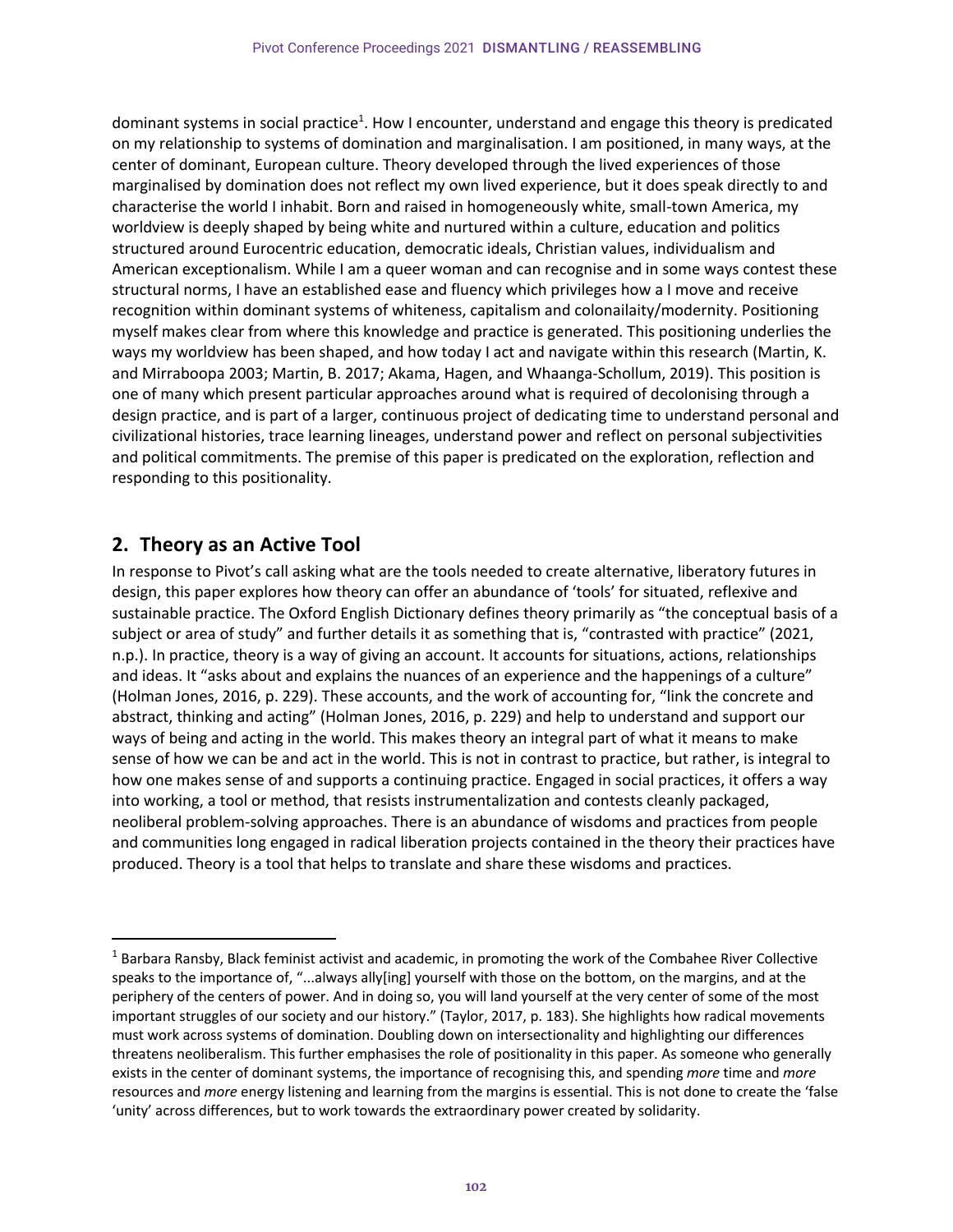Within creative research practices, particularly in the history of design academia, theory can feel 'other' to practice. In practice-led research it can be considered the opposite of design work, making ideas more abstract, rather than "making real" or "making tangible". There is an historical lack of engagement with theory and problematic divide between theory and practice in design. As Marjanne van Helvert recently describes,

*Design theory and design history are relatively young fields of research. They have only recently started to become recognized as serious academic disciplines, and there is still a large gap between the worlds of design practitioners and design theorists…. Design does not yet fully profit from theoretical foundations and critical, historical analysis. (van Helvert, 2019, p. 27).* 

When it comes to design operating as a social practice, it becomes more problematic to consider design as not a practice engaged in theory and history. van Halvert continues, "Because of its urgent nature, the field of socially committed design would benefit considerably from a more widespread historical awareness and more developed critical theory" (2019, p. 27). When it comes to the work of social practice and design, theory can be used as a critical and supportive tool for exploring more robust and complex practice.

There is some history of practice-based design research in which theory is something that comes in after 'the work' is finished, in order to validate creative work in an academic setting. This is distinct from theory being used in *relationship with*, or developed *alongside* practice. In my own practice, spending time and making space for theory has been a force of slowing down and an agent of provocation. One of the gifts I have found in theory is that it is hard. It requires time and effort to take in someone else's account of the world, contemplate, discuss, write and make as ways of working with the material. Concepts are not clear, and often require questioning my previously held views or frames of reference. As a provocateur, it makes simple moments more complex, opening up a depth of experience. It can offer an alternative perspective on a situation, provide a place for grounding or unsettling, make legible a process or feeling that has struggled to be seen. Theory helps to notice the invisible things happening in a room and gives 'language' (visual, material, written, verbal) to a moment, gesture, or look. It offers guidance for how to be with others. It provides encouragement to take the time to investigate a feeling, an affinity, an affect. It discloses larger structures and systems sitting invisibly behind an idea, and how that idea came to be shared. Critically, it reveals things I cannot see on my own.

Just like any tool, theory can be wielded in myriad ways. It is not a magic cure-all which only promotes careful, thoughtful practice and reveals hidden truths. In her essay, "Theory as Liberatory Practice" bell hooks tells us, "Theory is not inherently healing, liberatory, or revolutionary. It fulfills this function only when we ask that it do so and direct our theorizing towards this end…." (1991, p. 2-3). Theory can also be used in ways that entrench conventional power dynamics and exert control over others. Discussing the struggle for black liberation hooks describes,

*…[S]ome elite academics...construct theories of "blackness" in ways that make it a critical terrain which only the chosen few can enter, using theoretical work on race to assert their authority over black experience, denying democratic access to the process of theory making, threaten collective black liberation struggle (hooks, 1991, p. 7).* 

She explains that institutional environments construct theory to keep people out—sometimes out of their very own lived experience. It creates barriers to stop people from coming together to do the work of accounting or engage on critical questions about our worlds. But she counters, to respond to this exclusivity with an anti-intellectual stance and reject theory with a position that "praises the concrete over the abstract" is just as damaging to the radical liberation project as the elitism, "[T]hose among us who react to this by promoting anti-intellectualism by declaring all theory as worthless [also] threaten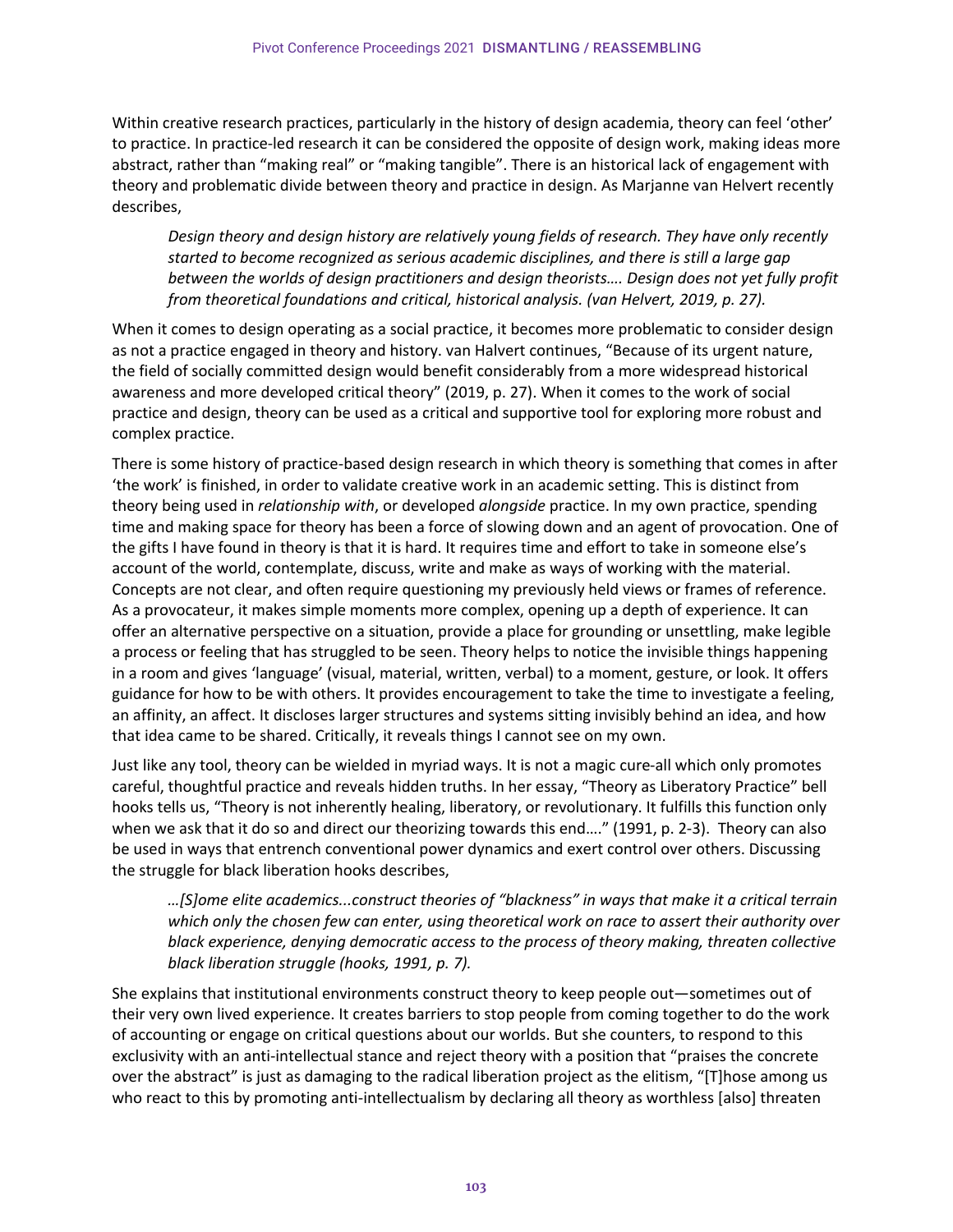collectivite black liberation struggle" (hooks, 1991, p. 7). We need to both recognise the value and power of theory, of the work of accounting for and valuing, listening and discussing that accounting for, as part of a holistic, sustainable social practice.

Often theory is encountered through oral and written work, but it is also an active, engaged part of how one can live and practice. These accounts do not live statically in books and discussion, but as integral and necessary parts of collective action, and as part of a larger, liberatory framework, "...we must continually claim theory as necessary practice within a holistic framework of liberatory activism. … I find [theory] to be most meaningful that which invites readers to engage in critical reflection and to engage in the practice of feminism" (hooks, 1991, p. 8). Embracing theory as a necessary and active part of social practice in design contests the neoliberal agenda behind design 'for social innovation' which turns social practice into another facet of capitalism. When directed towards 'liberatory ends' theory requires critical and slow work. Through this, it resists practice becoming instrumentalized. When concepts such as 'decolonising' or 'anti-racism' or 'black liberation' are wielded as practices without theory, they lose their radical and politicized teeth. They are diluted into mainstream trends and social media rhetoric. Removing theory from social practice devises 'tools' that people can pick up and 'use' constructs linear, progressive narratives. It encourages the idea that people can act as individuals rather than collectives, promoting ideas of how one can 'get better', and ignores the relationships and structures necessary for collective action and radical change (Michaeli, 2017).

### **3. Ontological Differences**

To discuss the role theory plays in everyday practices, I want to highlight the work of some influential Indigenous scholars, Linda Tuhawli Smith, Karen Martin, and Aileen Morten Robertson. In their work, these scholars explain how Indigenous research paradigms and knowledge systems are ontologically and epistemologically different from the Western dominant frames of learning and research (Smith 2012, Martin and Mirraboopa 2003, Moreton-Robinson 2020). These differences are described as 'other', 'unique' and 'alongside' as opposed to thinking about them through ideas of connection, similarities or overlaps. This work, "eliminates the need to seek knowledge of the quality of cultural universality" (Martin and Mirraboopa 2003, p. 206) and encourages Indigenous scholarly work to seek knowledge particular to their own onto-epistemologies. In my work, I have been considering the role of Indigenous scholarship and knowledges in my own learning and practice experiences. Through the discussions on ontology and creative arts practice, I have come to understand that the conditioning I have received through Western systems of education and culture of how to learn, relate to and make sense of the world does not share a foundational medium or standard with different ontologies, or worldviews. The ways in which I make sense of the world relies on frameworks, languages and values developed and conditioned by my positioning in the world. There are certain ways of knowing and being in relation with the world that are not translatable<sup>2</sup>.

 $2$  This creates conflict in multicultural idealism and notions of convergence promoted in conventional design practice, which promote the ability to come to consensus and operate in harmonious agreement. Respecting pluriversal worldviews, as increasingly promoted in design, requires letting go of an ideal that through innovative tools, empathy, or even story sharing we can create spaces in which we all can come to understandings with one another. Rather, it proposes recognising and encouraging a notion of incommensurable ways of knowing and being in the world.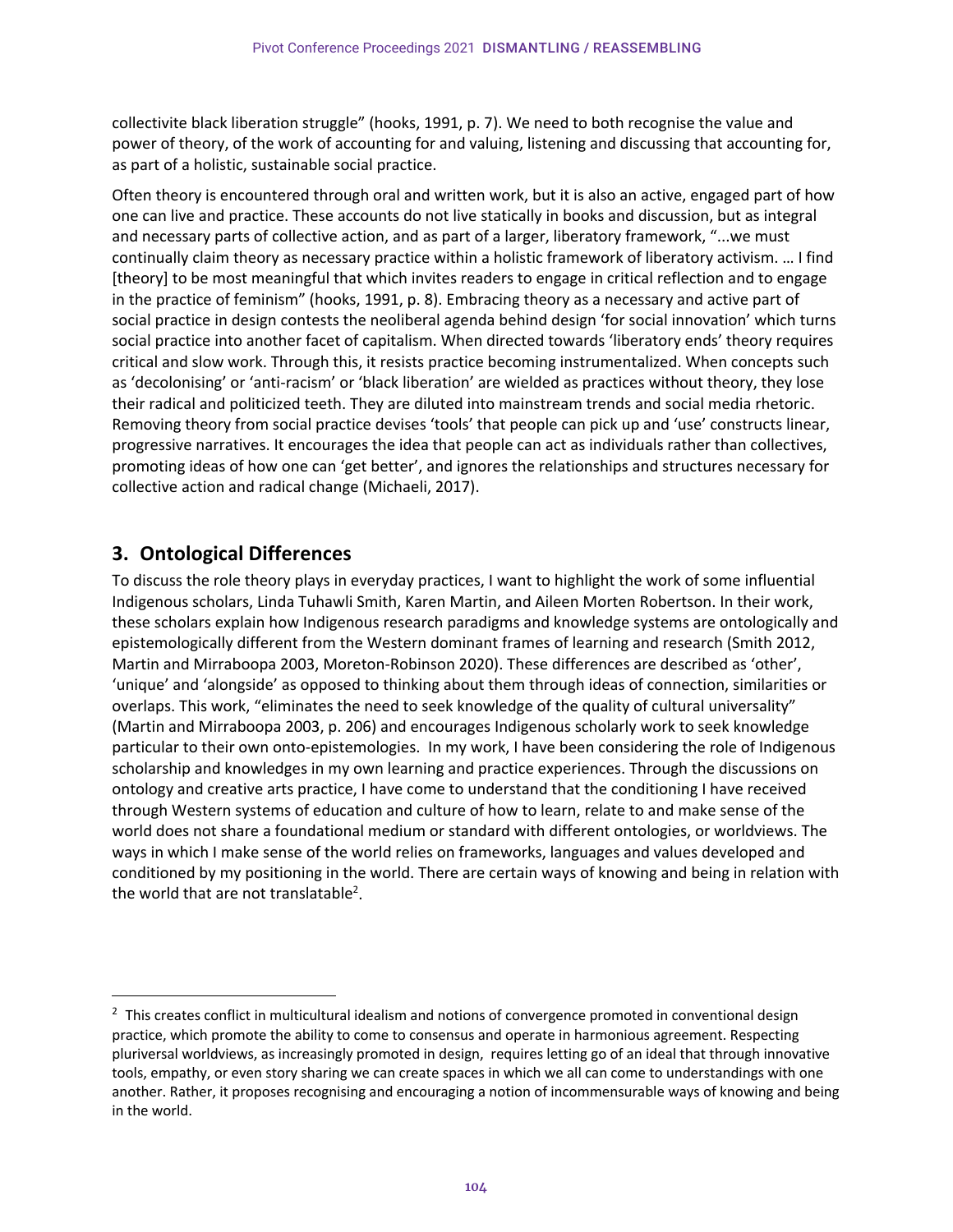In late 2020 I attended a small community of practice conversation led by Māori codesign practitioners from New Zealand. The intention of this conversation was to listen to and learn from perspectives of Māori peers through a professional learning community. In the sharing of their practice experiences these peers used language, dialog, stories and ways of relating distinctly different from my own practice. While listening, I noticed a conditioned pattern to understand this work by connecting it back to my own identity and practices. The ingrained habit uses the lens of my own background, experience and frameworks to help me make sense of new information. Even when this information is being shared as explicitly distinct from white, settler-colonial

ways of being and working. One of the ways I seek to make sense is to find similarities and create connections. As I watched the desire to translate the stories through and into my experience, I was aware of how this translation erases the clear and important differences between our contexts. The content of our life and work experiences may share similarities on a content level—building relationships, fostering belonging, maintaining work-life balance, challenging authority. However, when this content is experienced by different people or identities, and processed through a fundamentally different worldview it is not the same. Not only does it obscure and mutate the knowledge being shared, it undermines a practice of listening and learning in a diverse community.

Holding space to listen and refrain from sensemaking is uncomfortable. It is an easier path to translate, to understand, to connect and try to 'know'. Upholding the possibility of incommensurable knowing and practice requires a paradigm shift in my own practice. In this paradigm shift, there is an allowance for the places that didn't 'make sense' to become deeper and wider, rather than glossed over and dismissed. In this kind of listening the words hold more. They hold stories beyond my own horizons.

This small act of honouring a pluriverse prioritises the lived experience, words and truths of others without translation into a Western (or any other) worldview. It does not lead to outcomes or outputs. It does not become research data to analyse. It does not seek gain or profit from the practice of listening. It runs counter to the neoliberal academic inclination to extract and simplify knowledge, make it distributable, and thus productive. Here, theory, and the wisdom shared by theory, helps me to shape my engagement with others. It also serves to keep me accountable to my social and political commitments of my practice in deeper and more meaningful ways.

This is work to shift my own paradigms of how I see and create in the world. It is not to propose tools for others. Part of working to shift the paradigm has included not 'owning' the stories shared by others in presumption of being able to share or use as research, not prioritising my own clarity when facilitating or listening in a group, allowing for stories to be open and not translatable. It has been to not claim 'knowing' when I learn an unfamiliar cultural nuance, and working to keep respectful distances from intruding on others stories and languages to satisfy my own curiosity. This practice developed in a contextual and situated space and was informed and shaped by listening to the work and positioning of Indigneous scholars. It avoids creating a tool or maxim to put on a card that instructs people how to listen, and to whom, but instead asks people to recognise different ontological positions to your own, how they manifest in your life and practice, and how that affects your relationships when working with others.

### **4. Conclusion**

Taking time to learn and understand the depth of knowledge and practice from the perspectives of those long engaged in work and theory from the peripheries is a critical part of acting. Positioning oneself in relation to theory is important to understand the value and relationship of theory to your practice. Theory is not something that must be relegated only to theorists or historians, or something